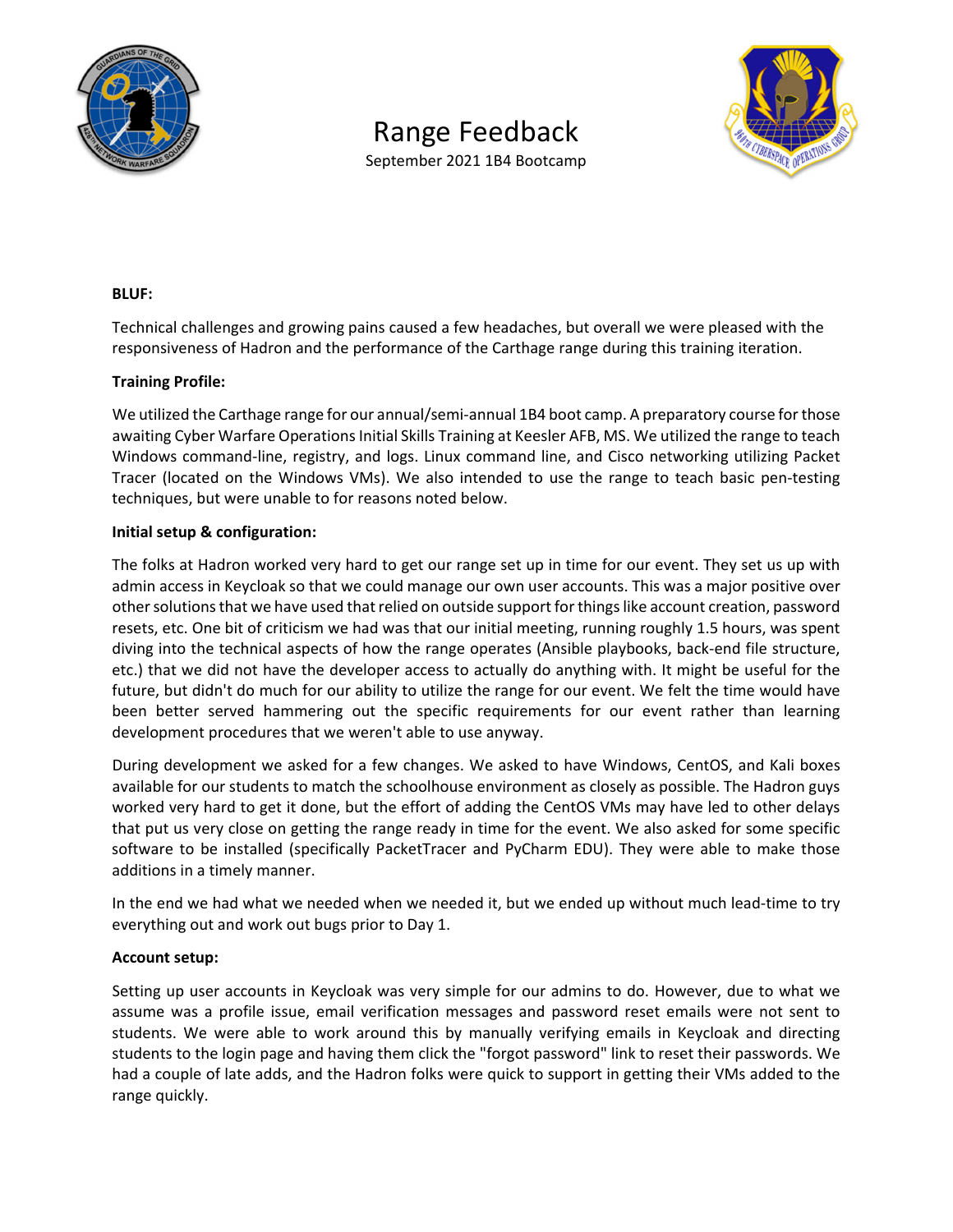#### **During the event:**

The account and VM issues were worked out within the first 1‐2 hours of Day One. This set us back a tiny bit, but it was not unexpected. One major issue was the NextCloud collaboration platform. It was fantastic for getting project files on and off of the range, a functionality that we have not seen on other range platforms. However, we had some considerable issues with the video chat functionality. We initially intended to use NextCloud for our presentations, chat, and file sharing during the event. However, screen sharing in voice/video chats proved to be unusable. We had approximately 15 people in the call and whenever someone attempted to share their screen the presenter's computer would lock‐up and cause them to have to exit the call to recover. We ended up moving to Discord for our presentation/chat.

During the event, we primarily utilized the Windows and CentOS VMs. One thing that we didn't anticipate was the need to have Admin rights on the Windows machines to do some of the planned exercises (such as editing the registry). Since users did not have admin rights on the domain, we were able to work around this by using the RangeControl local admin account. We aren't sure what the most elegant solution for that would be, but it worked for our purposes.

We originally intended to include a pen-testing block at the end of the course, but were unable to. This was largely due to the range not being completed in time for our pen-testing instructor to have time to develop any demonstration scenarios against the "defended" network. This was a "nice to have" and thus not detrimental to our training. However, now that the range is built I am confident that we could incorporate that in future iterations.

# **Student Feedback:**

At the end of each block students were asked for feedback. We primarily used the range for Windows, Linux, and Cisco (PacketTracer). Below is individual feedback for each block.



# **Block 1 (Windows):**

Most students rated the range as "Very" or "Exceptionally" across every aspect we surveyed. Individual comments also often mentioned the hands‐on portion as their favorite part of the block of instruction. One piece of negative feedback was the fact that the Windows VMs have an English (UK) keyboard set as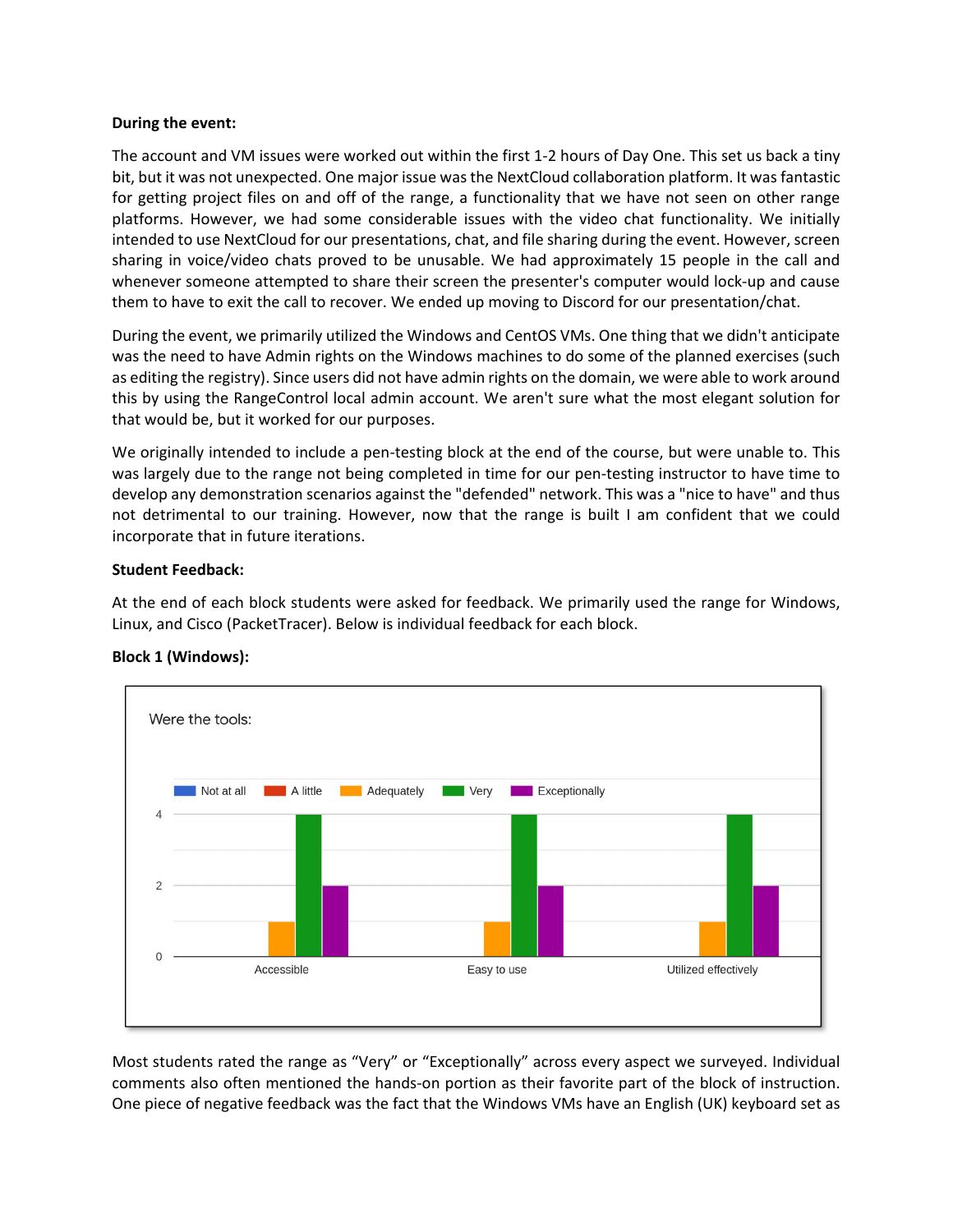default, causing some keys to be mapped incorrectly on a US keyboard. We spoke to the Hadron guys about this and their answer was that it is a known issue that no one has had the time to fix.





Again, for this block, all student feedback was either "Very" or "Exceptionally" for all aspects surveyed. Some noted in individual comments that their VMs timed out and locked pretty quickly. I doubt this is something that can be automated during the install process and is likely just an issue with GNOME 3 in general.